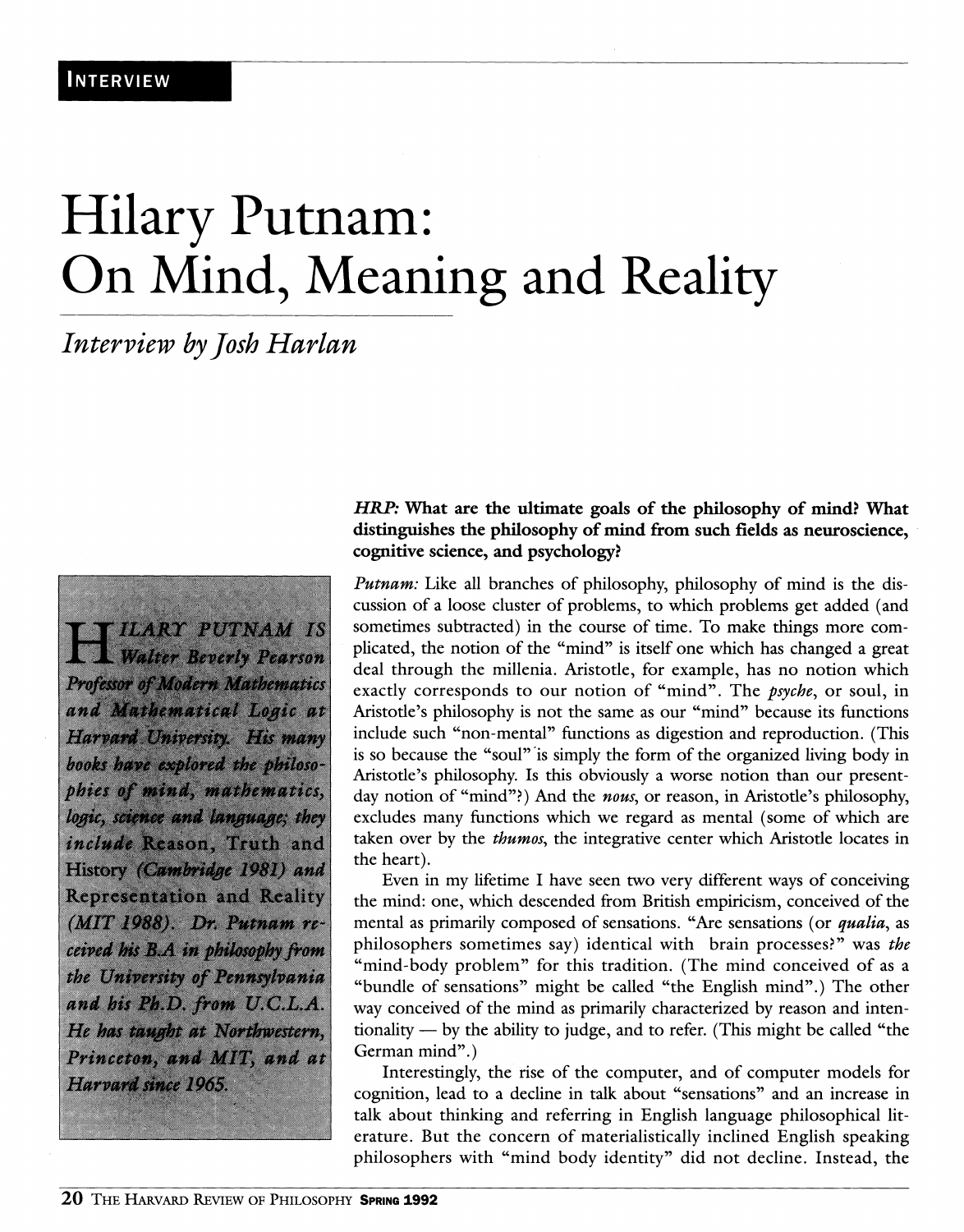question got reformulated as, "Are thinking and referring identical with computational states of the brain?"

In my present view, these "identity" questions are misguided, although it took me many years to come to this conclusion (which I defend at length in *Representation and Reality).* I think the search for an "identity" between properties having to do with the description of thought and reference and physical, or at least computational, properties is driven by a *fear* — the fear

that the only alternative is to return to dualism, to the picture of a ghost in a machine. But that is not the only alternative. The right alternative  $-$  an alternative defended, in different ways, not only by myself but earlier by Wittgenstein, by Austin, by Strawson, by Donald Davidson (and, even, much earlier, in a peculiar way, by Wiliam James) — is to see the natural scientific description of the living human organism (a description which systematically abstracts from purpose and meaning) and the "mentalistic" description in terms of purpose and meaning as complementary.

Neither is reducible to the other, but that does not mean that they are in any sense competitors. Of course, this involves rejecting the claim that the scientific description is the only "first class" description of reality, i.e., that it is the "perspective free" description of the whole of reality. And that claim has deep roots in the Western way of thinking since the 17th century. Thus the discussion in philosophy of mind today has become uncontainable — discussions in philosophy of mind become discussions in metaphysics, in epistemology, in metaphilosophy, etc.

Coming back to the question as you posed it, the question of the "ultimate goals" of philosophy of mind, one might say that there are two competing answers today. The answer of traditional philosophy is that the goal is to answer the identity questions I listed, that is either to tell us in materialistic terms exactly what is constitutive of thinking, referring, perceiving, etc.  $-$  in short, to squeeze the conceptual scheme of purpose and meaning inside the scientific scheme  $-$  or, failing that, to establish that dualism is

correct, that we have immaterial souls over and above our bodies and brains. The answer of the competing current I described, in which I include myself, is that the goal should be to render philosophy of mind, as traditionally conceived, obsolete.

The first current, in its reductionist form, does expect answers to the problems of philososphy of mind (as  $it$  conceives them) to come from neuroscience, cognitive science, and psychology). The second current thinks that these subjects give us information that *constrains* what we can say about human beings in the language of purpose and meaning, but that the project of reducing our mentalistic concepts to "scientific" ones is misguided.

*HRP:* **When discussing certain issues, you occasionally have referred to fictional creations such as "Isaac Asimov's robots." What role can** 

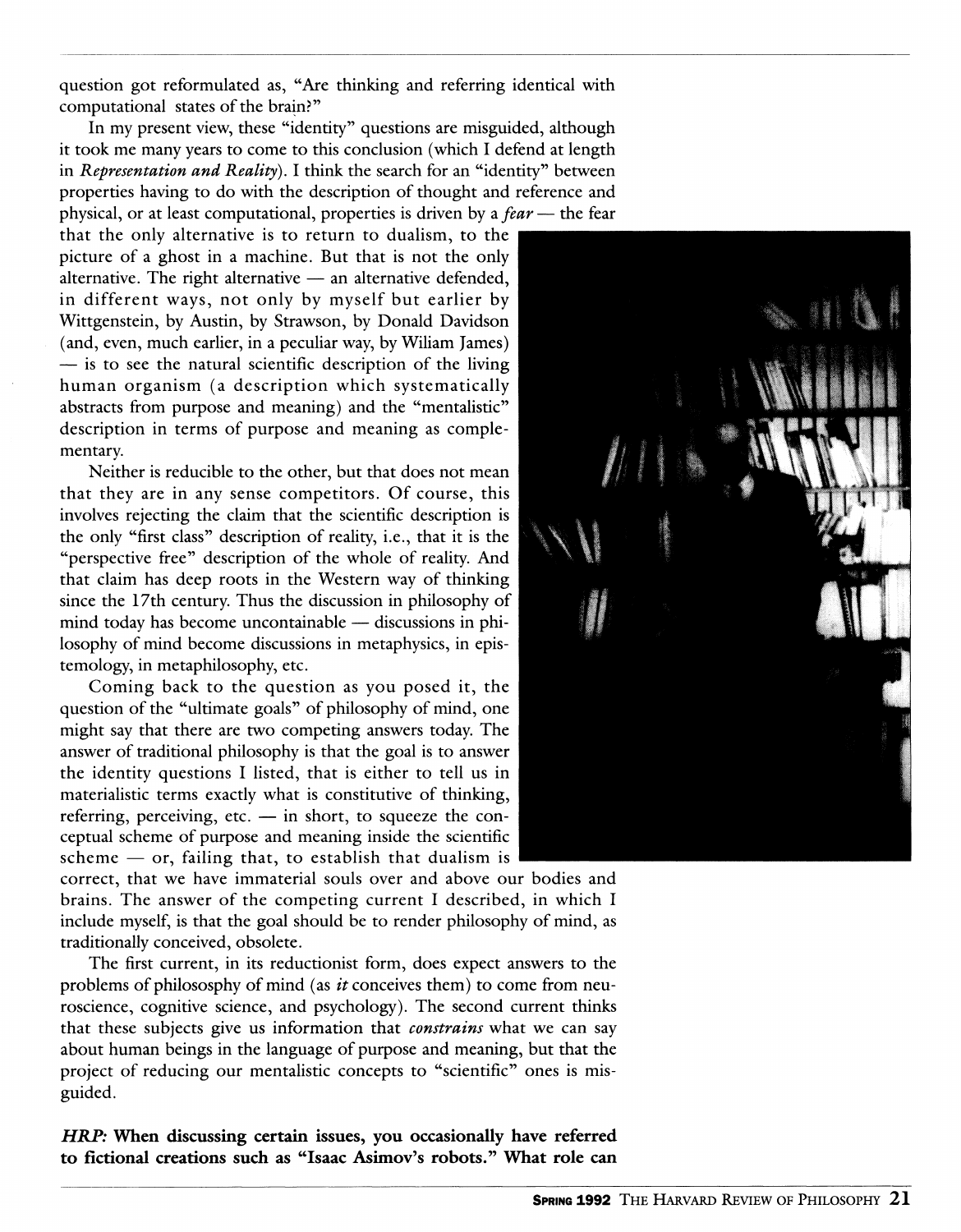#### **science fiction play in philosophy?**

*Putnam:* Philosophy, almost by definition, is interested in exploring the bounds of the possible (*The Bounds of Sense* is the title of a famous work by Peter Strawson). Science fiction is a fertile source of scenarios, of possibilities that we might be tempted to overlook. Or at least I have found it so.

*HRP:* **You are credited with modeling Cartesian scepticism with the notion of a world in which all sentient beings are "brains in a vat." What does this thought experiment show us? Could our notion of reality be an illusion?** 

*Putnam:* My discussion of the "brain in a vat" model of Cartesian scepticism is too long to summarize here, but I can say what my purpose was: my purpose was to argue that concepts and world involve each other, that the concepts you have depend on the world you inhabit and how you are related to it. The idea that we first have concepts in some purely "private" medium and we must *then* proceed to see if anything corresponds to them has had a powerful grip on our thinking ever since Descartes, but it is at bottom completely incoherent. Or that, at least, is what I claim to show. Our notion of reality is necessarily subject to correction (that is part of what makes it a notion of *reality* ), but the thought that it could be an "illusion" has only the appearance of making sense.

# *HRP:* **Please tell us about your recent book** *Realism With a Human Face* **(Harvard University Press 1990). How does it reflect a change in your earlier views?**

*Putnam: Realism with a Human Face* does not reflect a change in my views as compared to, say. *Reason^ Truth and History* written about ten years earlier, but it does reflect a development of them in several directions. For one thing, the sorts of criticisms I made of metaphysical realism in *Reason^ Truth and History* are now being used by Rorty and others to defend relativism, and I regard relativism as a bogus alternative. So I have had to examine Rortian relativism in some detail. In addition, I have had to try to show that the philosophical view I proposed under the name "internal realism" really is a *realism,* that giving up the idea that there is just one true and complete description of reality, say the scientific description, does not mean abandoning the notion of an objective world to which our descriptions must conform.

Perhaps most important, I try to defend the idea that the theoretical and practical aspects of philosophy depend on each other. Dewey wrote (in *Reconstruction in Philosophy)* that "philosophy recovers itself when it ceases to be a device for dealing with the problems of philosophers and becomes a method, cultivated by philosophers, for dealing with the problems of men"; I think that the problems of philosophers and the problems of men and women are connected, and that it is part of the task of a responsible philosophy to bring out the connection.

#### *HRP:* **Can you illustrate the connection you are thinking of?**

*Putnam:* Quite easily. Doubts as to whether normative judgements, and

*^^The sorts of criticisms I made of metaphysical realism in* Reason, Truth and History *are now heing used by Rorty and others to defend relativismy and I regard rela*tivism as a boaus alter*native.^^*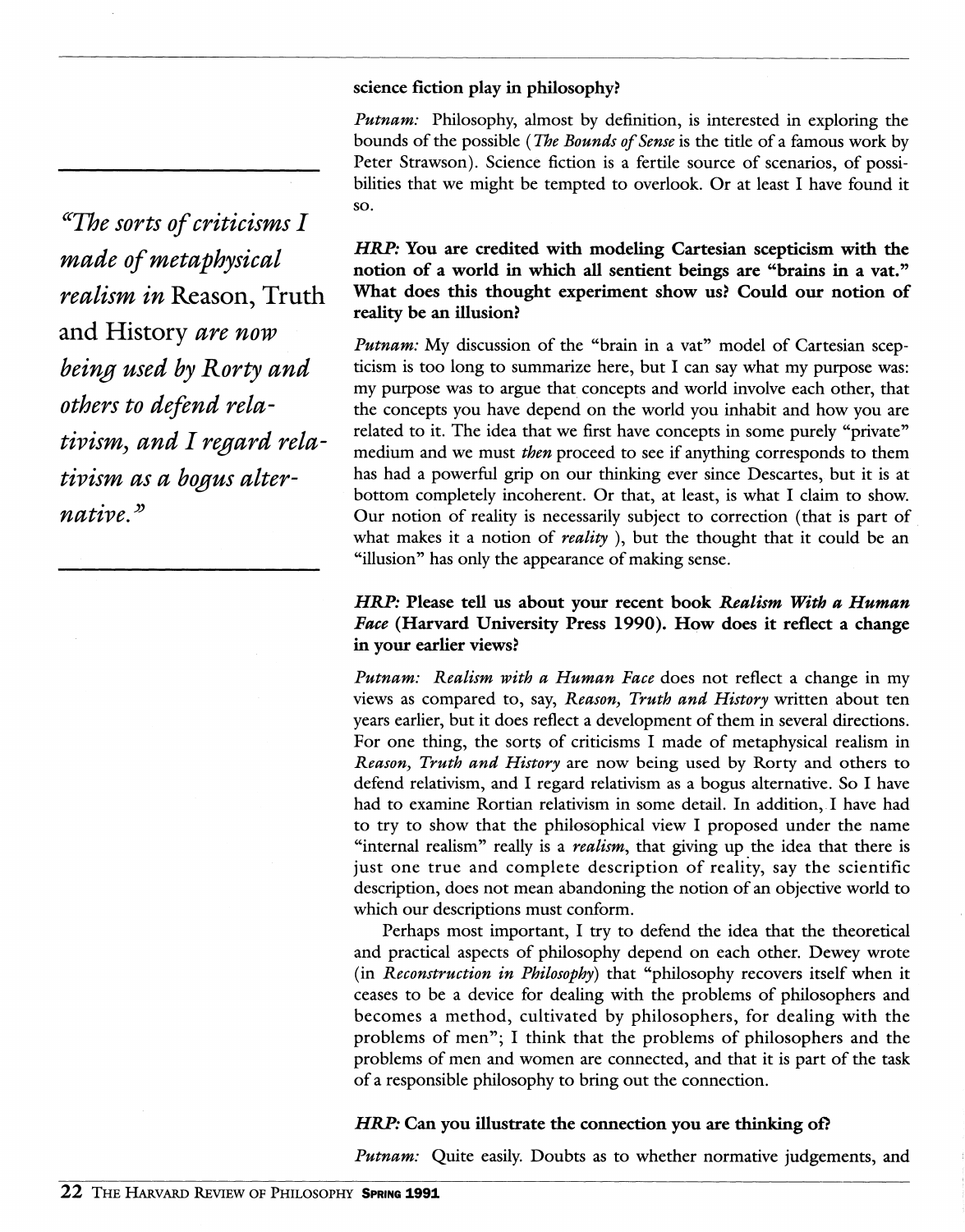particularly ethical judgements, can be "objective" are almost universal nowadays, and clearly connected with the view that there is a fundamental dichotomy between "facts" and "values" — a view that is the product of the philosophy shop. I see the task of undermining this dichotomy as one of the central points at which one can address a real world malaise and a set of issues in theoretical philosophy at the same time.

# *HRP*: What projects are you currently working on? Do you have any **plans for the future?**

*Putnam:* With my wife, Ruth Anna Putnam, I am currently working on a book on William James. This project grows naturally out of the orientation I have been describing. For example, James defends the idea that perceptual data and concepts are interdependent, that percepts cannot be thought of as "prior to" concepts (or vice versa)  $-$  an idea of obvious importance for the philosophy of mind — and the idea that all facts depend on values (and vice versa) — an idea of obvious relevance to my concern (and Ruth Anna's as well) with getting beyond the fact/value dichotomy. In recent years I have found the work of the classical American Pragmatists — Peirce, James and Dewey — full of insights in connection with all these problems. In the longer run, I hope to find more to say about the problem of "intentionality"  $-$  that is, the difficulty we feel in understanding the relation of thought to the world — which is behind both "the mind-body problem" and "the fact-value problem".

# *HRP:* **Harvard's philosophy department seems little concerned with modern continental philosophy. Why is this so?**

*Putnam:* I know that that is how it seems to many undergraduates, but in fact in our graduate teaching we are much more involved with continental philosophy than are most mainline philosophy departments. I have taught Habermas's philosophy more than once, and also dealt with some of Derrida's views, Stanley Cavell has taught the work of Heidegger and Lacan, among other continental thinkers, and Fred Neuhouser and Charles Parsons both teach German philosophy, including that of Marx and Husserl.

It is, however, very difficult to do justice to this work at the undergraduate level. Remember that European students have three years of philosophy at the lycée (high school) level. A continental philosopher takes this background completely for granted. One cannot discuss his work responsibly unless one can assume a substantial preparation in the history of Western philosophy. I know that there are people who parrot Derrida's words without having studied what Derrida has studied, but that is not the kind of student this department wants to produce.

# *HRP:* **Jacques Derrida's philosophical positions have been described by Hazard Adams as "a radical challenge to prevailing notions of 'meaning' or 'rationality.'" What is your view on Derrida?**

*Putnam:* Although Derrida's position may seem to support irrationalism, that is certainly not how Derrida wants to be seen. Nor, I think, is his challenge to the notions you mention wholly without parallel in our tra-

*^^It is striking to me that Derrida^ a philosopher who claims to be a ^deconstructionisf and who deplores the ^assertoric tone^ in philosophy^ is himself relentlessly assertoric and a relentless generalizer.^^*